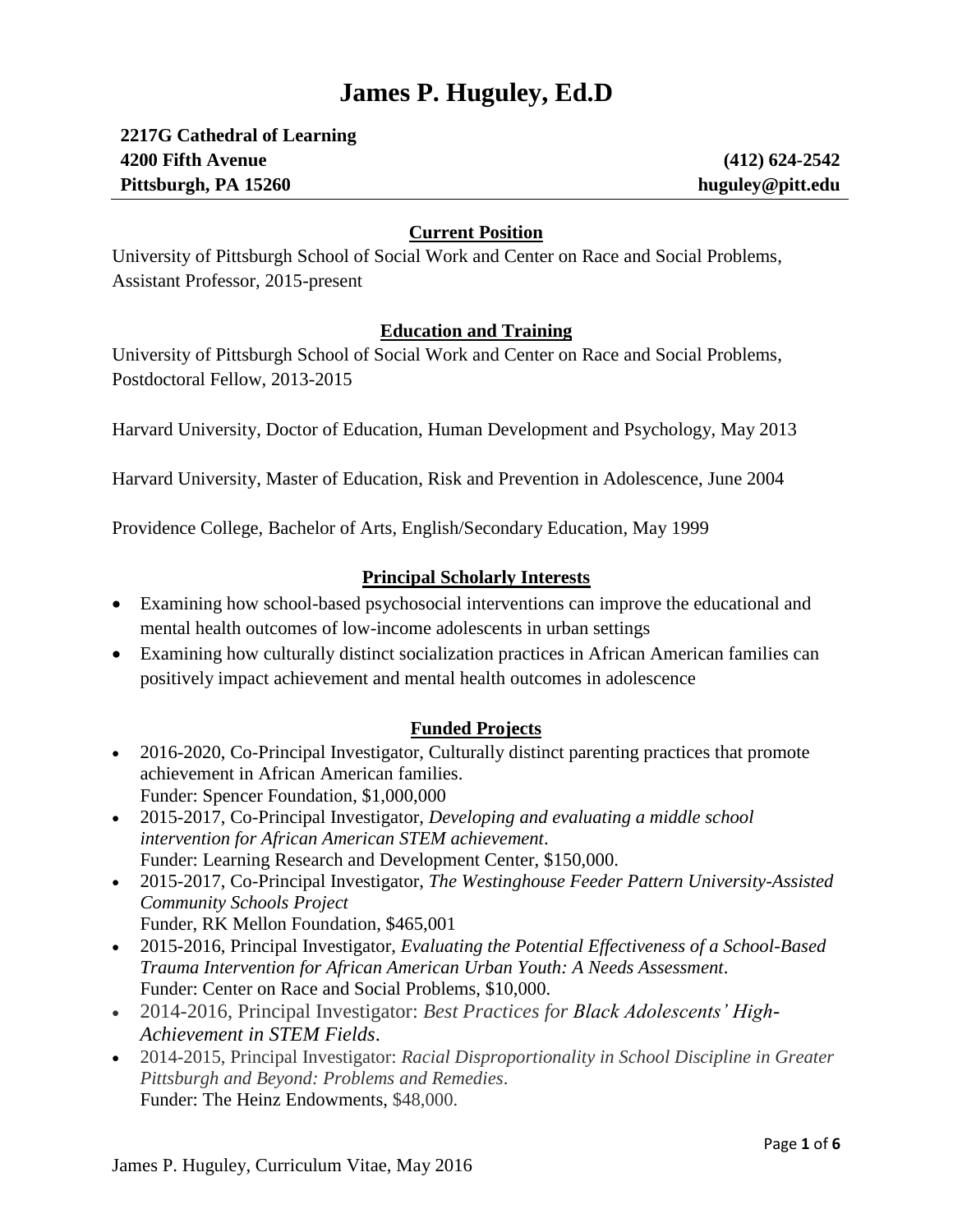Funder: The Heinz Endowments, \$44,000.

 2014-2015, Principal Investigator, *School Cultural Factors as Moderators of Racial Achievement Disparities*. Funder: American Educational Research Association, \$20,000.

# **Honors and Awards**

- Spencer Dissertation Fellowship, 2012-2013
- Mustard Seed Foundation Harvey Fellowship, 2010-2012
- National Center for Institutional Diversity, University of Michigan: Exemplary Scholar, 2012
- Harvard Educational Review, Selected Editorial Board Member, 2005-2007

#### **Publications**

- Diamond, J., Lewis, A., & Huguley, J.P. (2015). Race, oppositional culture, and school outcomes: Are we barking up the wrong tree? In J. Diamond & A. Lewis (Eds.) *Despite the best intentions: Why racial inequality thrives in good schools.* New York: Oxford University Press.
- \*Diamond, J. B., & \*Huguley, J. P. (\*Co-first authorship, 2014). Testing the oppositional culture explanation in desegregated schools: The impact of racial differences in academic orientations on school performance. *Social Forces, 93,* 747-777.
- Seider, S. C., Huguley, J. P., & Novick, S. N. (2013). College students, diversity, and community service learning. *Teachers College Record, 115*(3).
- Wang, M. T., & Huguley, J. P. (2012). Parental racial socialization as a moderator of the effects of racial discrimination on educational outcomes among African American adolescents. *Child Development, 83,* 1716-1731.
- Novick, S. N., Seider, S. C., & Huguley, J. P. (2011). Engaging college students from diverse backgrounds in community service learning. *Journal of College and Character, 12,* 1-8.
- Diamond, J. B., & Huguley, J. P. (2011). Black/White disparities in educational outcomes: Rethinking issues of race, culture, and context. In N. E. Hill, T. L. Mann, & H. E. Fitzgerald (Eds.), *African American children and mental health, volume 1: Development and context* (pp. 63-94). Santa Barbara, CA: Praeger.
- Seider, S. C., & Huguley, J. P. (2009). Aspiring educators, urban teens, and conflicting perspectives on the social contract. *Equity & Excellence in Education, 42,* 294-312.

Huguley, J. P. (2016). Affirmative action for White Americans. In J. Stone & X. Hou (Eds.), *Encyclopedia of race, ethnicity and nationalism*. San Francisco: Blackwell.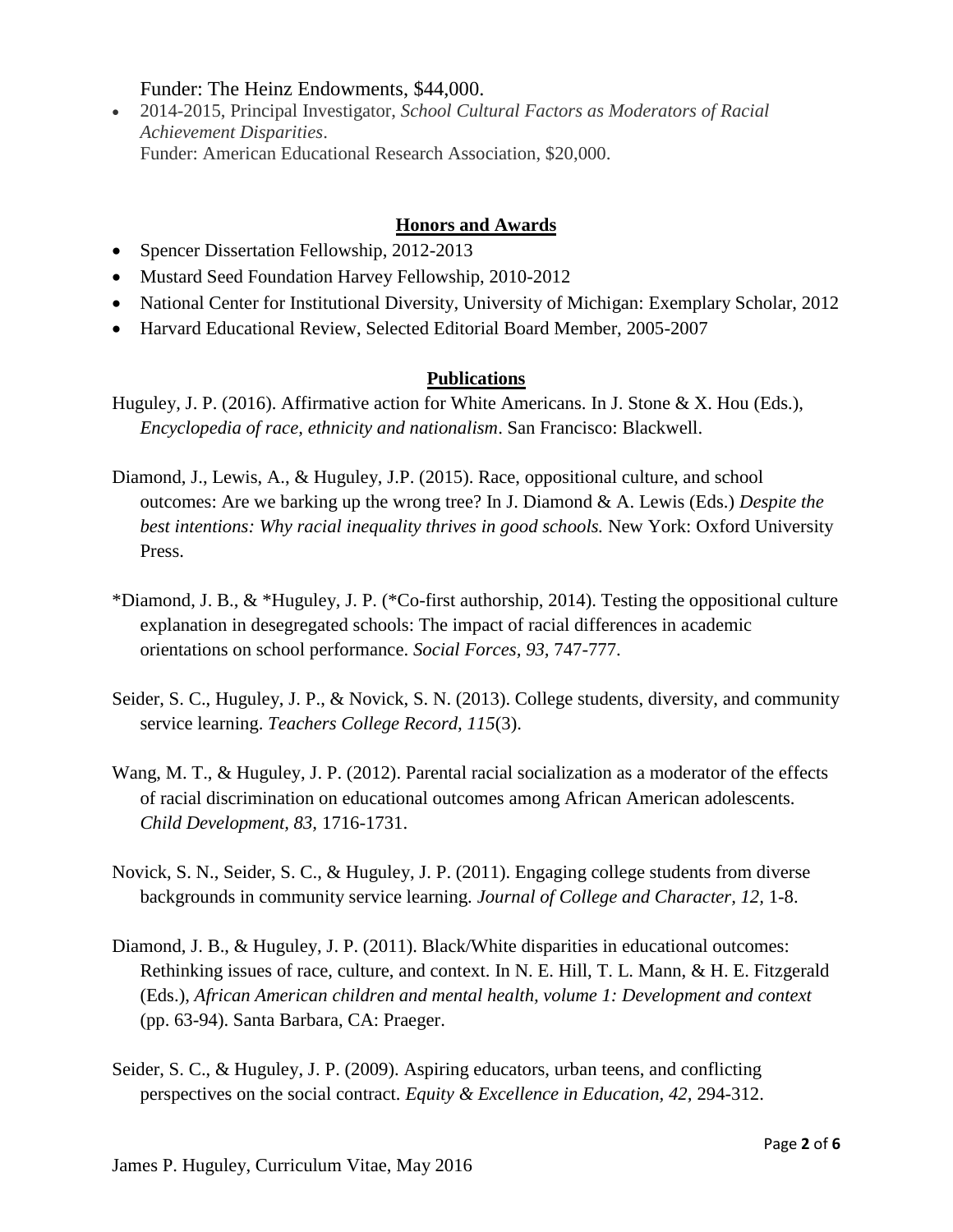DaSilva, C. D., Huguley, J. P., Kakli, Z., & Rao, R. (Eds.) (2007)*. The opportunity gap: Achievement and inequality in education*. Cambridge, MA: Harvard Education Press.

#### **Book Reviews**

- Huguley, J. P. (2008). Editorial commentary on the book *Small schools and urban youth: Using the power of school culture to engage students,* by G. Q. Conchas & L. F. Rodriguez. *Harvard Educational Review, 78,* 410-421.
- Huguley, J. (2007). Book review of *Keepin' it real: School success beyond Black and White,* by P. C. Carter. *Harvard Educational Review, 77*.

#### **Research Reports**

- Huguley, J.P., Wang, M.T., Monahan, K., & Keane, G. (in press). *Promoting racially equitable school discipline in Greater Pittsburgh and beyond*. Pittsburgh, PA: The Heinz Endowments.
- Huguley, J.P., & Wang, M.T (2016). *Best Practices in STEM Education Programs for African American Adolescents.* Pittsburgh, PA: The Heinz Endowments.
- Huguley, J. P. (2013). *Latino students in Rhode Island: A review of local and national performances*. Providence, RI: Latino Policy Institute.

#### **Articles in Preparation**

- Huguley, J. P. (invited). *The effects of school-level relational and behavioral climate on student outcomes over time in urban high schools.*
- Huguley, J. P. (invited). *The effects of student teacher relationships and school violence climate on African American high school student achievement.*
- Huguley, J. P., Kyere, E., & Wang, M. T. *Racial differences in the effects of immediate academic performance expectations: Identifying culturally distinct best practices.*
- Huguley, J. P. *School cultural factors as moderators of racial achievement disparities in high school mathematics achievement: An integrated structural model*.
- Huguley, J. P. *Race, SES, and school context: Examining how SES uniquely predicts racial differences in achievement in different school settings*.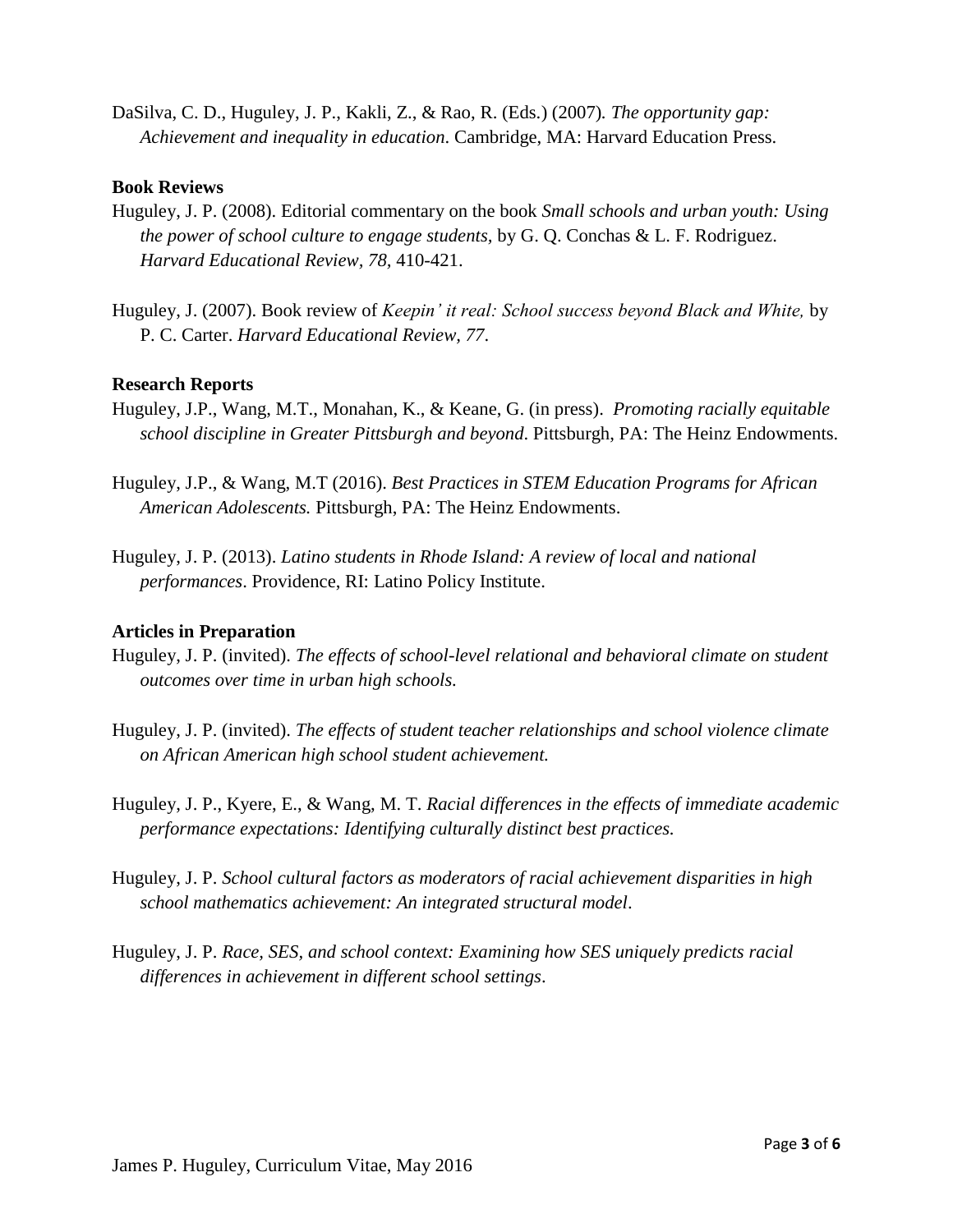# **Conference Presentations**

- Huguley, J.P. *Parents' Immediate Performance Expectations and Adolescent Achievement: Racial Differences in Use and Effects*. Society for Social Work Research National Conference. January 16, 2016.
- Huguley, J. P. *The effects of school context on racial achievement dynamics in high school.* Society for Research of Adolescence National Conference, Austin, TX, March 20, 2014.
- Huguley, J. P., & Wang, M.-T. *The moderating effect of general parenting practices on the relationship between racial socialization and educational outcomes*. Society for Research on Adolescence National Conference, Austin, TX, March 21, 2014.
- Huguley, J. P. *The moderating effects of school context on racial achievement dynamics in high school: Modeling key elements of social and structural theory*. American Educational Research Association National Conference, San Francisco, April 27, 2013.
- Huguley, J. P., & Wang, M.-T. *Parental racial socialization as a moderator of the effects of racial discrimination on educational outcomes among African American adolescents*. Society for Research on Child Development Biennial Meeting, Montreal, Quebec, May 2, 2011.
- Seider, S. C., & Huguley, J. P. *Engaging college students from diverse backgrounds in community service learning*. The Future of Community Engagement in Higher Education Research Institute, Boston University School of Education. Boston, June 24, 2011.
- Huguley, J. P. *The development of the African American academic self: A critical review and an integrated theory*. American Educational Research Association Conference, Denver, May 3, 2010.
- Diamond, J. B., & Huguley, J. P. *Testing the oppositional culture and acting White hypotheses in suburban schools*. American Educational Research Association National Conference, New York, March 27, 2008.

#### **Professional Service**

- University of Pittsburgh School of Social Work, Coordinator of the Combined Program in Social Work and Education, 2015-present
- University of Pittsburgh Center on Race and Social Problems, Education Research Advisory Panel Chair, 2015-present
- University of Pittsburgh School of Social Work, Doctoral Student Advisor, 2013-present
- University of Pittsburgh Center on Motivation and Learning, Steering Committee Member, 2014-present
- Homewood Children's Village, Pittsburgh, PA, Education Committee Member, 2013-2014
- University of Pittsburgh School of Education, Pittsburgh Promise Committee Member, 2014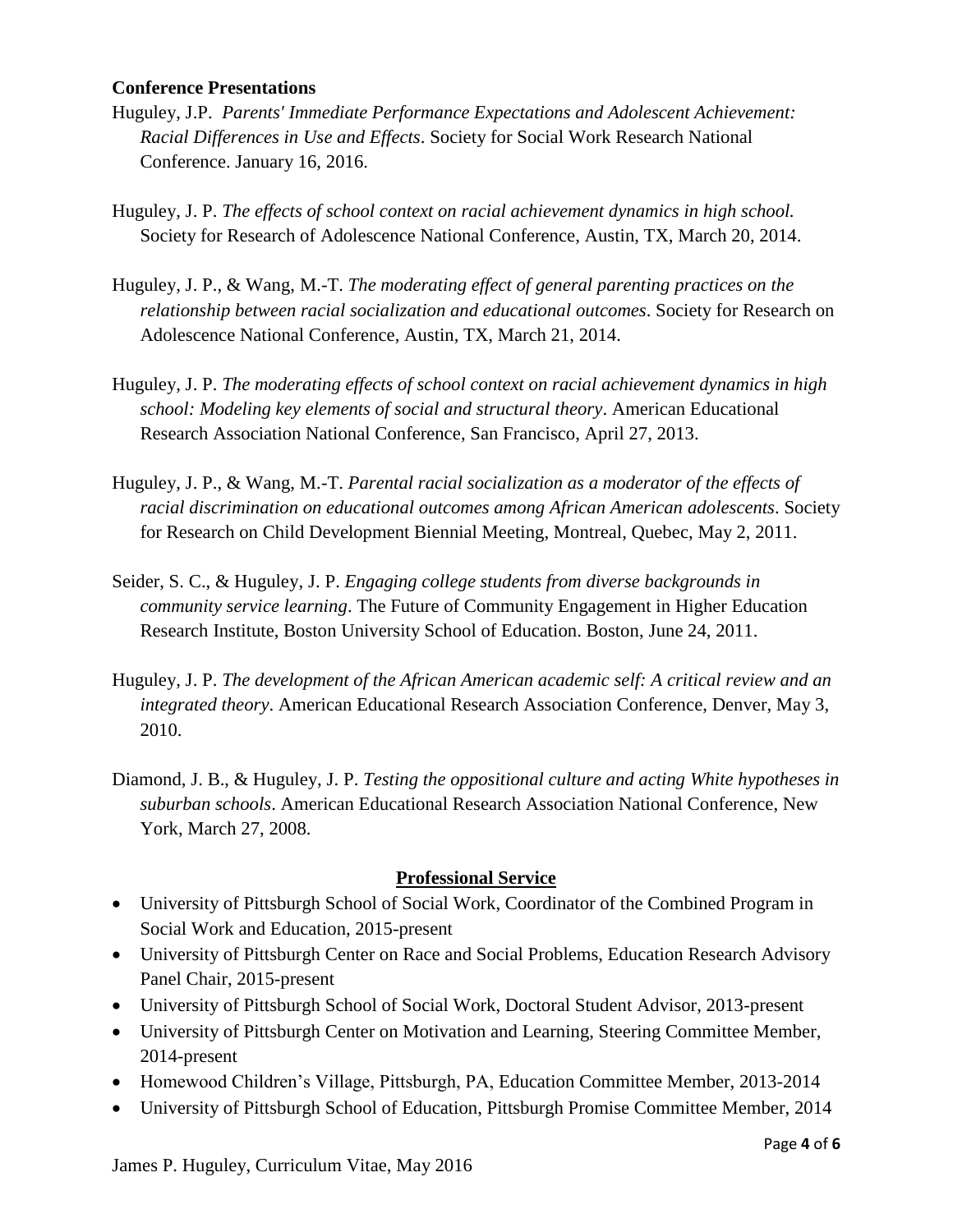- Harvard University and Brown University, InterVarsity Black Scholars and Professionals Co-Leader, 2008-2013
- Harvard Graduate School of Education, Alumni of Color Conference Tri-Chair, 2007
- Journal Reviewer
	- *Cultural Diversity and Ethnic Minority Psychology,* 2013-present
	- *Journal of Adolescent Development,* 2009-present
	- *Harvard Educational Review,* Expert External Reviewer, 2012-present

# **University Teaching**

# **Faculty, University of Pittsburgh**

Race and Social Problems, 2015-present Foundations of Research, 2014-present

# **Adjunct Faculty, Relay Graduate School of Education, New York, NY**

Introduction to Child Development, 2009-2010

#### **Teaching Fellowships, Harvard University, Cambridge, MA, 2004-2013**

- Risk and Resilience across Childhood and Adolescence
- Psychopathology in Schools
- Intermediate Statistics
- Introduction to Educational Measurement
- Strategies and Policies for Narrowing Racial Achievement Gaps
- Academic Writing

# **K-12 Teaching**

# **Teacher, The Wheeler School, Providence, RI, 1999-2003**

- 6<sup>th</sup>-Grade Academic Support Teacher: Developed and delivered individualized instruction to students with special needs
- 9<sup>th</sup>-Grade Unity and Diversity Teacher: Co-developed and taught a core course on issues relating to gender, race, social class, and sexual orientation in the United States

# **Non-Profit Leadership**

# **Executive Board, Human Services Center Corporation, Turtle Creek, PA, 2016-present**

- Voting board member for multipurpose non-profit serving Monongahela Valley communities
- External Relations committee member

# **Co-Director, Breakthrough, Providence, RI, 1999-2003 (Concurrent with above)**

- Developed holistic student support programming for urban youth facing various risk factors
- Served as chief financial officer and fundraiser; raised and managed the program's annual budget
- Served as instructional leader and teacher mentor for 40 teacher-interns annually